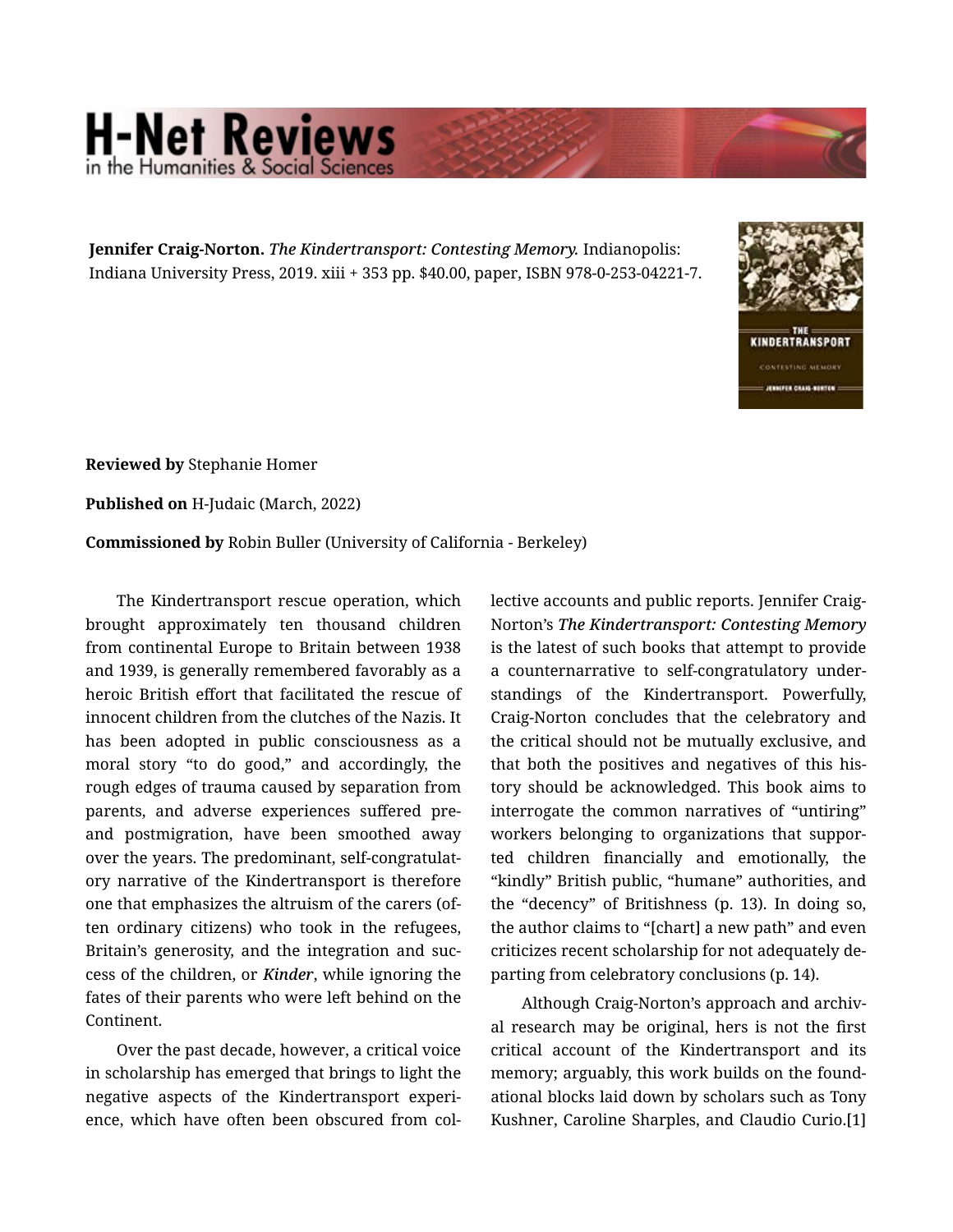Nevertheless, the book presents new perspectives on the various actors in the Kindertransport--the organizations, carers, children, and parents--offer‐ ing a commendable contribution to Kindertrans‐ port scholarship. Through exhaustive and careful archival work, Craig-Norton restores the voices of these key actors, which have hitherto been filtered out of the predominant narrative of the Kinder‐ transport. *The Kindertransport: Contesting Memory* destabilizes preconceptions and accepted narratives of the Kindertransport by questioning the success, motives, and intentions of the organ‐ izations and carers. Additionally, Craig-Norton brings to light atypical Kindertransport experi‐ ences, showing the complex and varied histories of these child refugees. Moreover, her focus on *Polenaktion* Kinder, the subgroup of doubly dis‐ placed children who were first expelled to the noman's-land between Germany and Poland prior to being sent as refugees to Britain, adds another much-welcomed perspective. The author's narrat‐ ive approach is also worth mentioning. Each chapter, which examines one key actor, begins with a vignette out of Herbert and Manfred Haberberg's archive. Thus Craig-Norton not only makes her chapters cohesive, but also gives new life and expression to the archival records.

Craig-Norton takes a comprehensive, detailed look at the correspondence between the child refugees and the refugee organizations and local committees that supported them. The home-visit reports retrieved from the archive are enlighten‐ ing, as are the author's observations on how boys and girls responded to agencies such as the Polish Jewish Refugee Fund, West London Synagogue, and the Refugee Children's Movement. Craig-Norton also examines the correspondence between carers and refugee agencies. The inclu‐ sion of the carers' perspectives is something that has been missing from many accounts of the Kindertransport. Attempting to take a balanced view throughout, the author suggests how carers could be indifferent, exploitative, or avaricious but also devoted and loving, revealing their

mixed--and sometimes changing--motivations. She concludes that it is difficult to provide a critical evaluation of caretaking, and that issues of select‐ ive memory often affect how the Kindertrans‐ portees present their guardians in their accounts. Selective memory is not the only factor that dis‐ torts reality, however: there is evidence to suggest that even official reports written by welfare of‐ ficers who reported to organizations at the time could be biased and inaccurate (p. 103).

Craig-Norton presents a new perspective on the Kindertransportees themselves by examining their agency and dependency through the letters sent by children to refugee organizations. She con‐ cludes that Kindertransportees were not simply "passive actors" but rather "engaged agents" (p. 210). Some correspondence suggests that children knew how to play the system to their advantage; Craig-Norton reveals how "manifestations of grat‐ itude could not always be taken at face value" (p. 197), and how demonstrations of thankfulness were both heartfelt and calculated. This, the author suggests, is an important corrective to no‐ tions of children being vulnerable and helpless--a simplified narrative that creates space for Britain to enter as the heroic rescuer and which con‐ sequently upholds celebratory views of the Kindertransport. Her analysis of this fascinating correspondence between children and refugee or‐ ganizations shows the Kindertransportees' per‐ severance, resourcefulness, and initiative, but also their frustration and upset. These archival records provide crucial information that fill the gaps found in individual memory and add authentic childhood voices to the Kindertransport narrative.

Parents' voices are likewise restored. By ex‐ amining the letters written by parents who were trapped on the Continent, Craig-Norton reveals their attempts at self-censorship as well as their attempts to locate their children during war. Powerfully, though not necessarily originally, Craig-Norton concludes that "there were no unam‐ biguously happy endings" and that even those par‐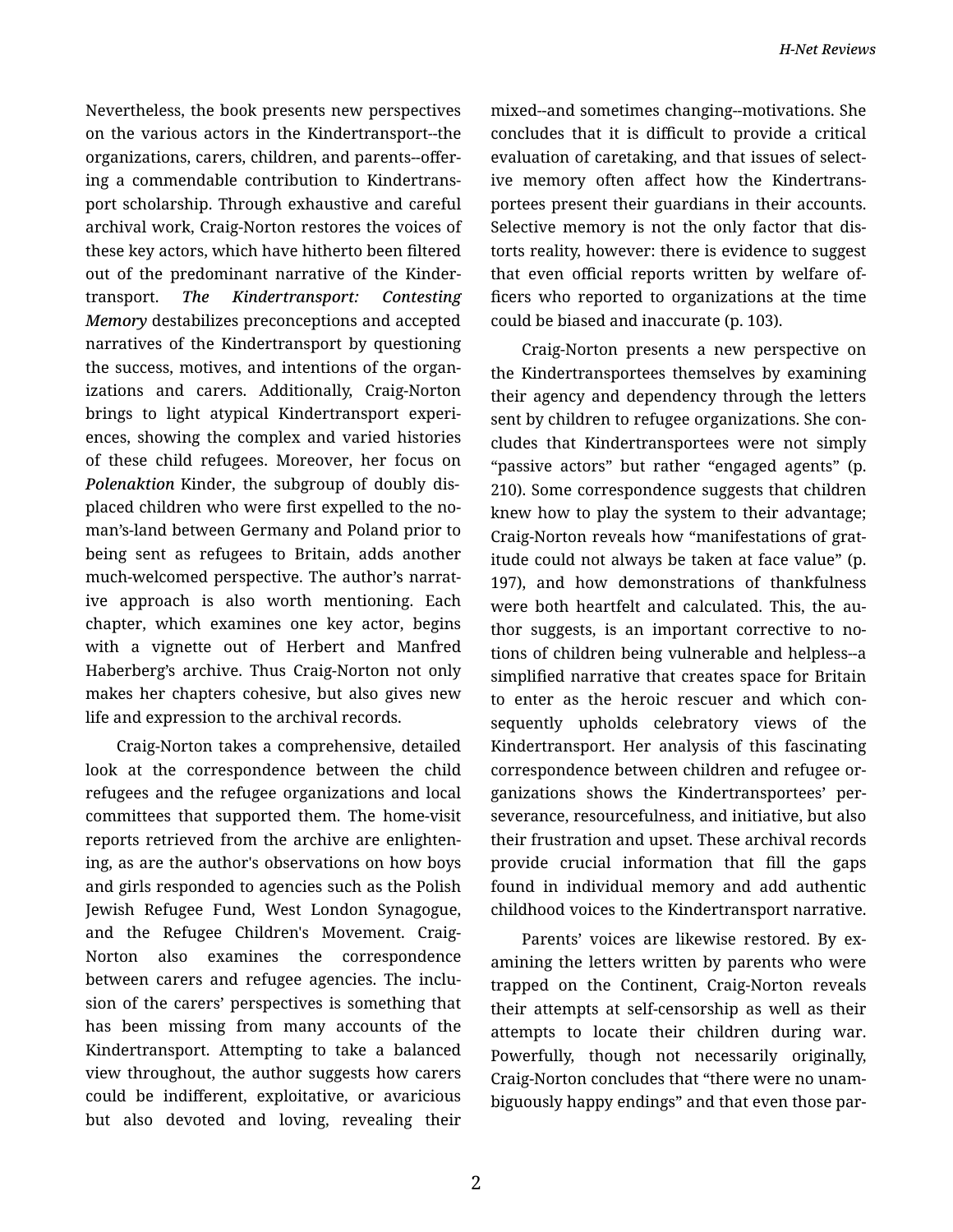ents who escaped to Britain and were ultimately reunited with their children did not necessarily have an easy time (p. 309). Years of separation of‐ ten took their toll on child-parent relationships.

While Craig-Norton's findings add to our un‐ derstanding of the Kindertransport actors, the au‐ thor's critical tackling of memory is the book's ma‐ jor strength. Throughout her analysis, she shows how various memory sources conflict with each other, and how a reliance on several types of sources is essential to build a more accurate pic‐ ture of this complex history. The book highlights gaps that would remain unfilled if not for a partic‐ ular memory source. For example, in one case, archival correspondence between a refugee or‐ ganization and carers suggests that the foster par‐ ents were motivated by money; however, a later interview with the Kindertransportee's daughter gives an altogether different impression, emphas‐ izing instead how loving and attentive her foster parents were. Craig-Norton shows how research‐ ers who rely on a single source may jump to pre‐ mature conclusions based on that one piece of evidence, and that this might not reflect the reality experienced by a child refugee. If researchers rely only on one type of source, there is a danger that such quick evaluations are too easily written into Kindertransport scholarship. As Craig-Norton warns: "no correspondence, no matter how unam‐ biguous it might appear at first, can be definitively interpreted without the addition of later testimony or other corroborating information" (p. 115). Time and time again the author sheds light on several discrepancies between children's memories and archival documentation. Another Kindertrans‐ portee's account, for instance, is "problematized by the documentary evidence, and in turn, her memories compel scrutiny of the archival re‐ cords" when archival documents attest to her teacher being particularly dedicated and support‐ ive, yet the Kindertransportee remembers this fig‐ ure as reproachful and somewhat bitter (p. 163). Craig-Norton is, rather refreshingly, forced to ad‐

mit that there is no "true" or "false." Both sources have their *own* truth.

At times, however, Craig-Norton seems overly dismissive of memoirs as a memory source, ar‐ guing that they are influenced by many factors such as selective memory, retrospect, and editing processes during the production of the book. While this may be true, her research reveals that other sources are just as unreliable. In fact, the si‐ lences and active construction seen in memoirs can be just as revealing and can illuminate linger‐ ing traces of trauma. Indeed, several points the au‐ thor makes that are based on archival documents could be further supported by Kindertransport memoirs. For instance, many written accounts (in‐ cluding autobiographical fiction) scrutinize carers' motives, include letters from parents, and men‐ tion contact with refugee agencies. While the au‐ thor occasionally refers to memoirs, a further ex‐ amination of life-writing could have added an ex‐ tra layer to the pictures she paints of the major actors.

Despite this, the book succeeds in contesting memory on several levels. First, it follows previ‐ ous works in confronting and destabilizing under‐ standings of the Kindertransport that have kept the simplified, celebratory narrative of the rescue operation afloat. Second, it illuminates how memory sources contest each other and shows how fully understanding one person's Kinder‐ transport experience, let alone the Kindertrans‐ portees as a collective group, is nigh impossible. Remarkably, these two ways of contesting memory intertwine and complement each other: the overarching arguments that destabilize the celebratory Kindertransport narrative are enriched by the ins and outs of memory. By shedding light on how these sources converge and diverge, Craig-Norton calls into question the construction of any one narrative that claims to represent the shared his‐ tory of thousands of people.

Note